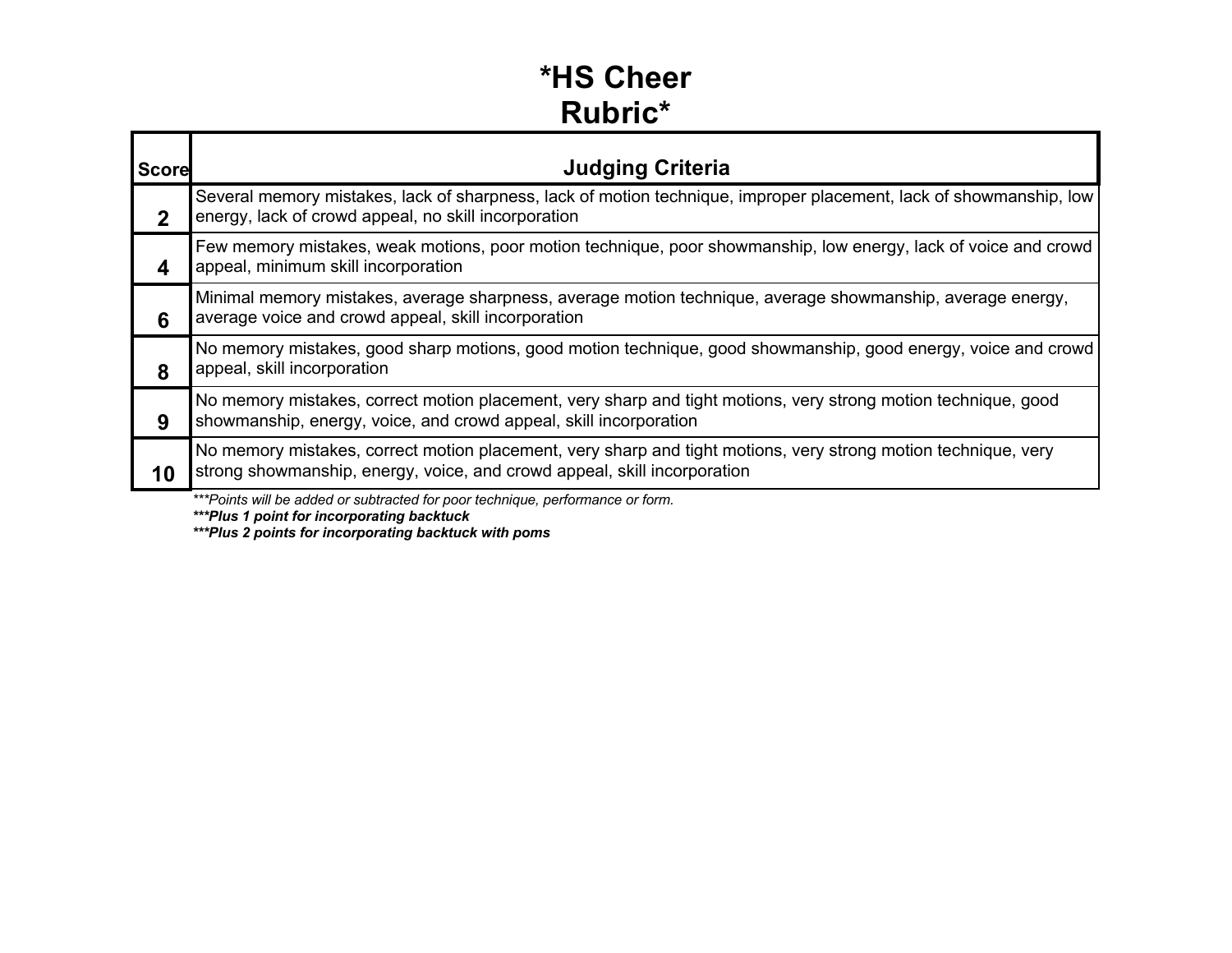#### **\*HS Band Chant Rubric\***

| <b>Score</b> | <b>Judging Criteria</b>                                                                                                                                                                          |
|--------------|--------------------------------------------------------------------------------------------------------------------------------------------------------------------------------------------------|
| $\mathbf 2$  | Several memory mistakes, lack of sharpness, lack of motion technique, improper placement, lack of showmanship, low<br>energy, lack of crowd appeal, sign or meg incorporation                    |
|              | Few memory mistakes, weak motions, poor motion technique, poor showmanship, low energy, lack of voice and crowd<br>appeal, sign or meg incorporation                                             |
| 6            | Minimal memory mistakes, average sharpness, average motion technique, average showmanship, average energy,<br>average voice and crowd appeal, sign or meg incorporation                          |
| 8            | No memory mistakes, good sharp motions, good motion technique, good showmanship, good energy, voice and crowd<br>appeal, sign or meg incorporation                                               |
| 9            | No memory mistakes, correct motion placement, very sharp and tight motions, very strong motion technique, good<br>showmanship, energy, voice, and crowd appeal, sign or meg incorporation        |
| 10           | No memory mistakes, correct motion placement, very sharp and tight motions, very strong motion technique, very<br>strong showmanship, energy, voice, and crowd appeal, sign or meg incorporation |
|              | *** Points will be added or subtracted for poor technique, performance or form.                                                                                                                  |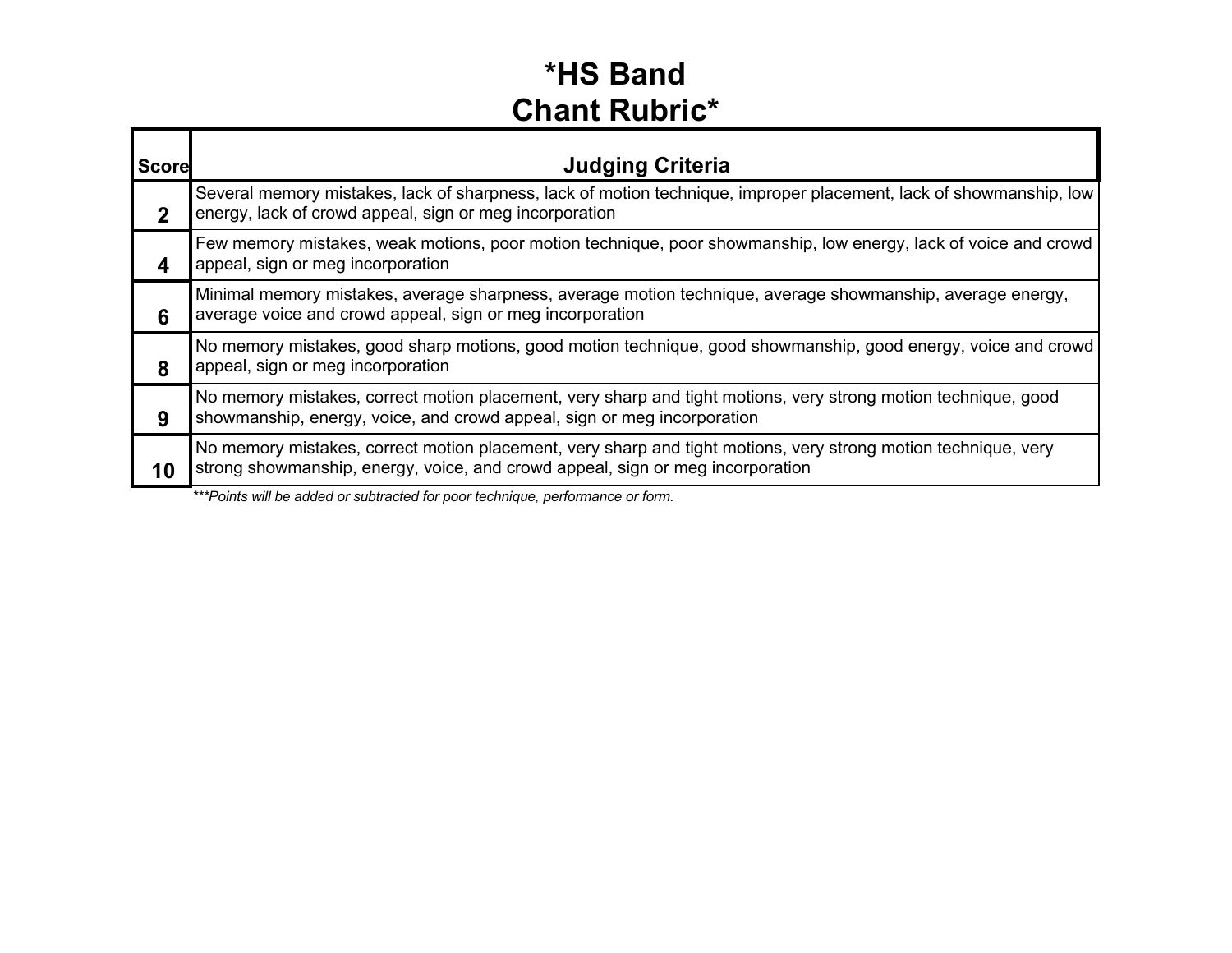#### **\*HS Performance Rubric\***

| <b>Score</b> | <b>Judging Criteria</b>                                                                                                                                                                                                                                                                                     |
|--------------|-------------------------------------------------------------------------------------------------------------------------------------------------------------------------------------------------------------------------------------------------------------------------------------------------------------|
|              | Poor crowd effective showmanship and lacks eye contact. Lacks sideline appropriate energy level and lacks<br>smile/appropriate facial expressions. Lacks crowd response/participation. Below average voice, lacks inflection, and<br>pace. Lacks confidence.                                                |
|              | Below average crowd effective showmanship and eye contact. Below average sideline appropriate energy level and<br>displays below average smile/appropriate facial expressions. Below average crowd response/participation. Below<br>average voice, inflection, and pace. Executes below average confidence. |
| 6            | Average crowd effective showmanship and eye contact. Average sideline appropriate energy level and displays<br>average smile/appropriate facial expressions. Average crowd response/participation. Average voice, inflection, and<br>pace. Executes average confidence.                                     |
| 8            | Good crowd effective showmanship and eye contact. Sideline appropriate energy level and maintains consistent<br>smile/appropriate facial expressions. Encourages crowd response/participation. Good voice, good inflection, and<br>controlled pace. Executes some confidence.                               |
| 10           | Very strong crowd effective showmanship and eye contact. Sideline appropriate energy level and maintains consistent<br>smile/appropriate facial expressions. Encourages crowd response/participation. Strong/loud voice, great inflection, and<br>controlled pace. Executes consistent confidence.          |
|              | ***Points will be added or subtracted for poor technique, performance or form.                                                                                                                                                                                                                              |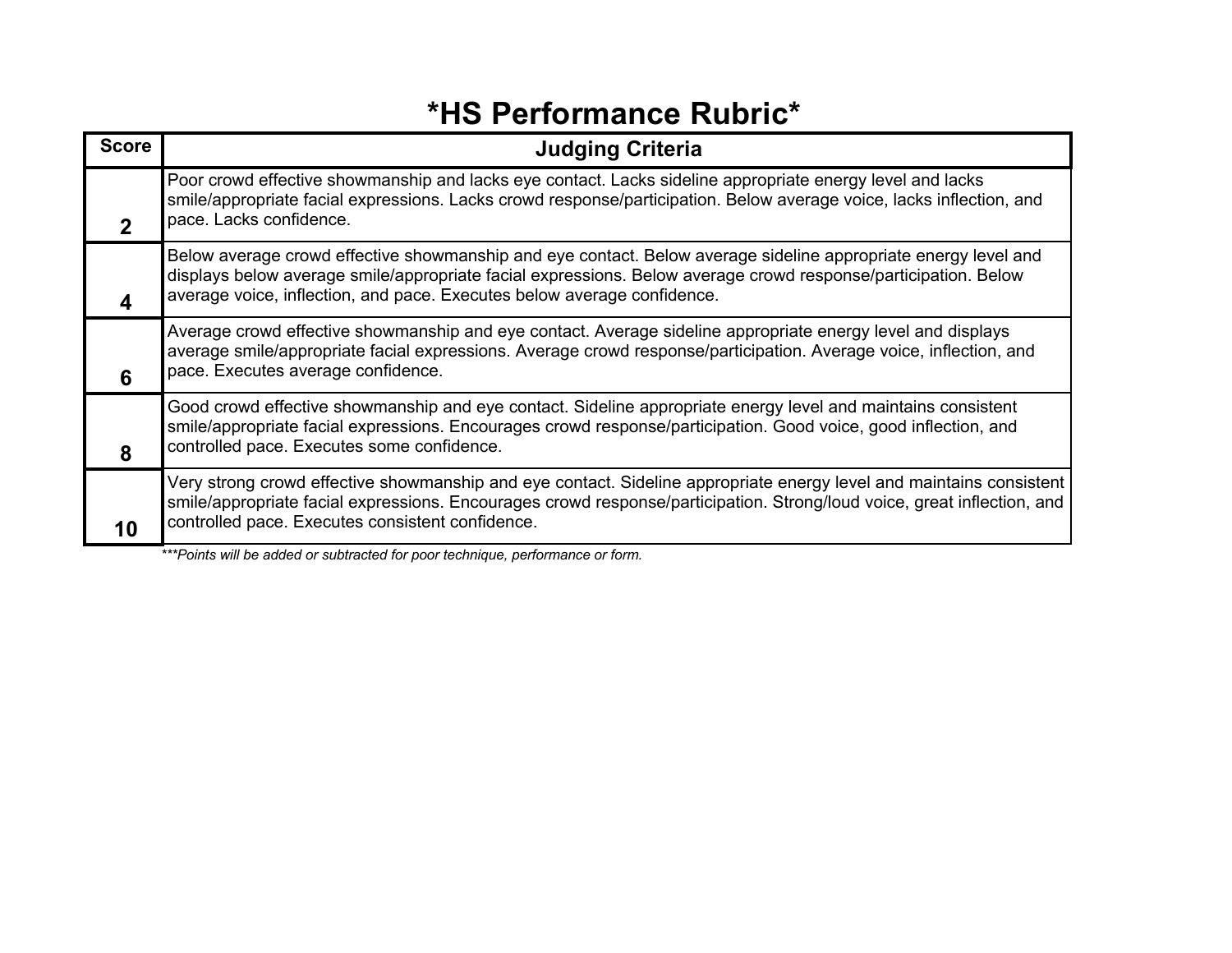## **\*HS Partner Stunt Rubric\***

| <b>Score</b> | <b>Judging Criteria</b>                          |
|--------------|--------------------------------------------------|
| $\mathbf{2}$ | <b>Basic Walk in Chair</b>                       |
| 3            | Walk in hands                                    |
| 5            | Toss Hands (for added points press to extension) |
| 8            | One man Toss to extension                        |
| 10           | One man Toss to platform or cupie                |

*Subtract one point if stunt is not dismounted safely.*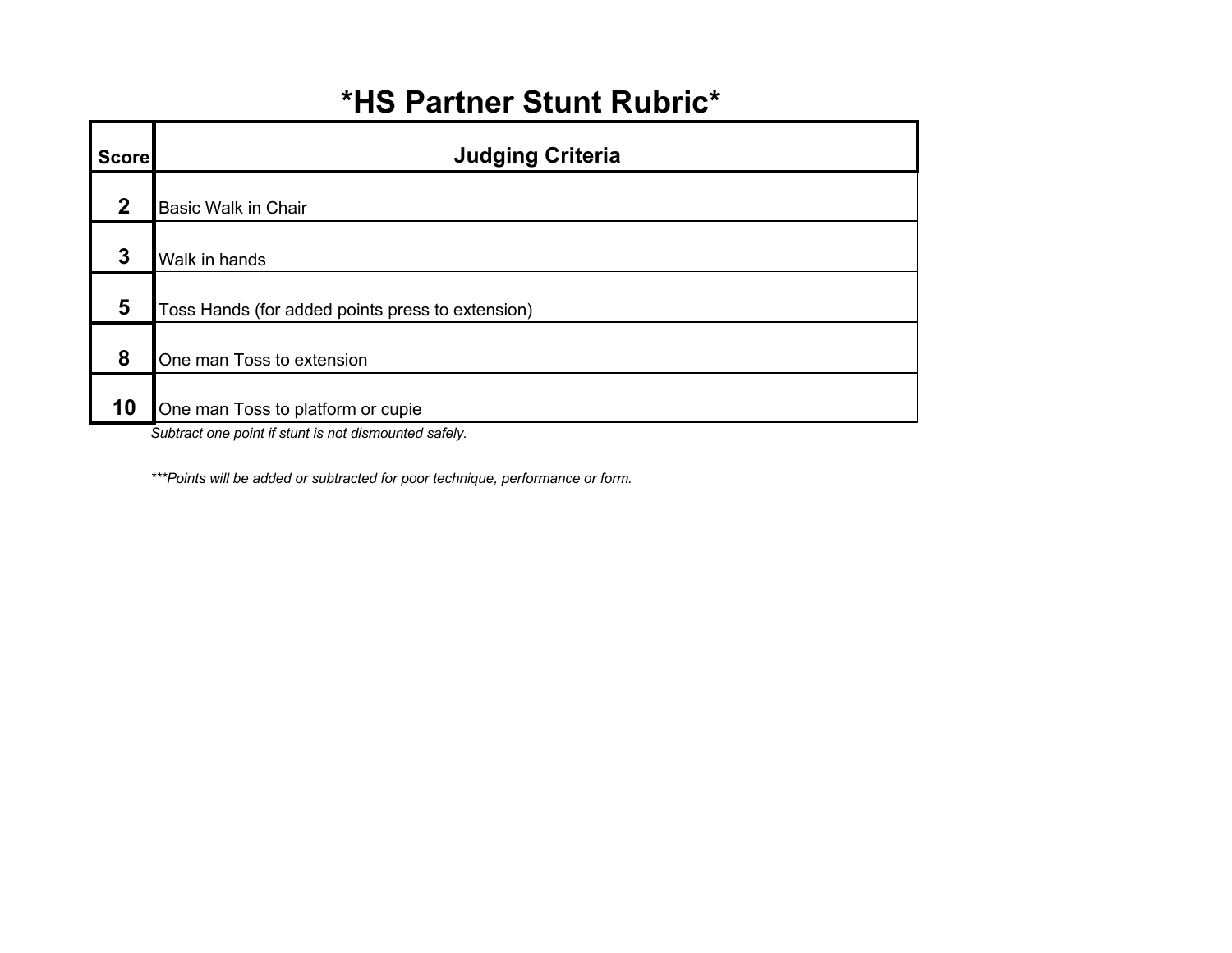## **HS Dance Rubric\***

| <b>Score</b> | <b>Judging Criteria</b>                                                                                                       |
|--------------|-------------------------------------------------------------------------------------------------------------------------------|
| ּמ           | Several memory mistakes, motions off-count, timing issues, lack of rhythm, lack of motion placement/technique, lack of energy |
|              | Few memory mistakes, poor motion placement, poor motion technique, low energy, lack of synchronization                        |
| 6            | Minimal memory mistakes, average motion placement, average motion technique, synchronization and/or energy problems           |
| 8            | No memory mistakes, good motion placement, good motion technique, some synchronization and/or energy problems                 |
| 10           | No memory mistakes, executes motions on count, strong motion placement, strong motion technique, strong energy                |
|              | ***Points will be added or subtracted for poor technique, performance or form.                                                |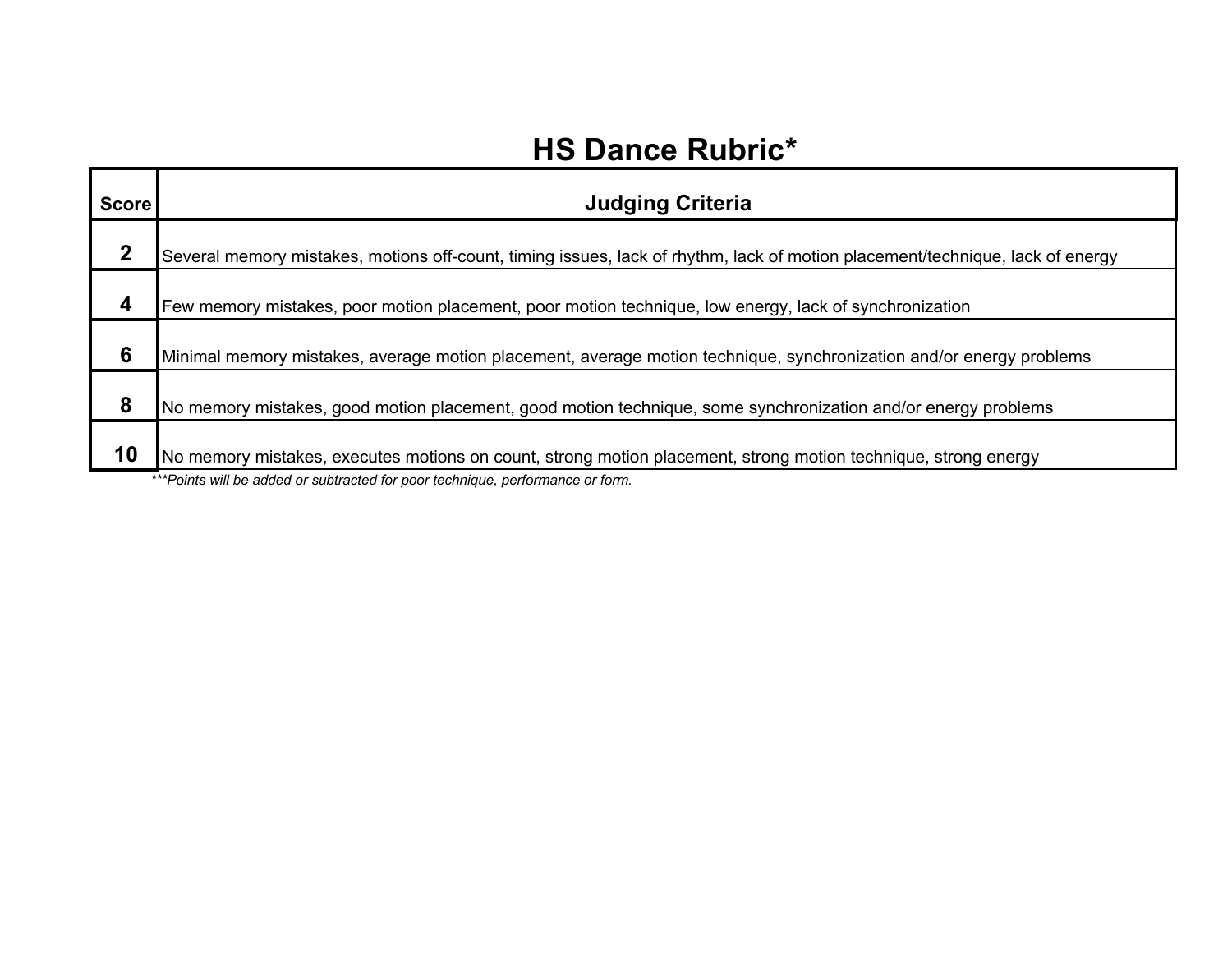# **\*HS Group Stunt Rubric\***

| Score           | <b>Judging Criteria</b>                                                                                                                                                          |
|-----------------|----------------------------------------------------------------------------------------------------------------------------------------------------------------------------------|
| $\mathbf 2$     | Prep to press up extension, pop off                                                                                                                                              |
| 4               | Straight up extension, pop off                                                                                                                                                   |
| $6\phantom{1}6$ | Full up or full around to prep, pop off                                                                                                                                          |
|                 | Straight up extended liberty, pop off                                                                                                                                            |
| 8               | Extended liberty with body position, pop off (plus one point for twisting dismount-twisting pop off or full down) OR quick toss to extension,<br>switch grip to one leg, pop off |
| 9               | Quick toss to lib, pop off or twisting dismount- (twisting pop off or full down)                                                                                                 |
| 10              | Full up or full around to extended position, side base switch grip to one leg, plus one point with twisting dismount (twisting pop off or full<br>down)                          |

*\*\*\*Points can be deducted if consistency is not shown*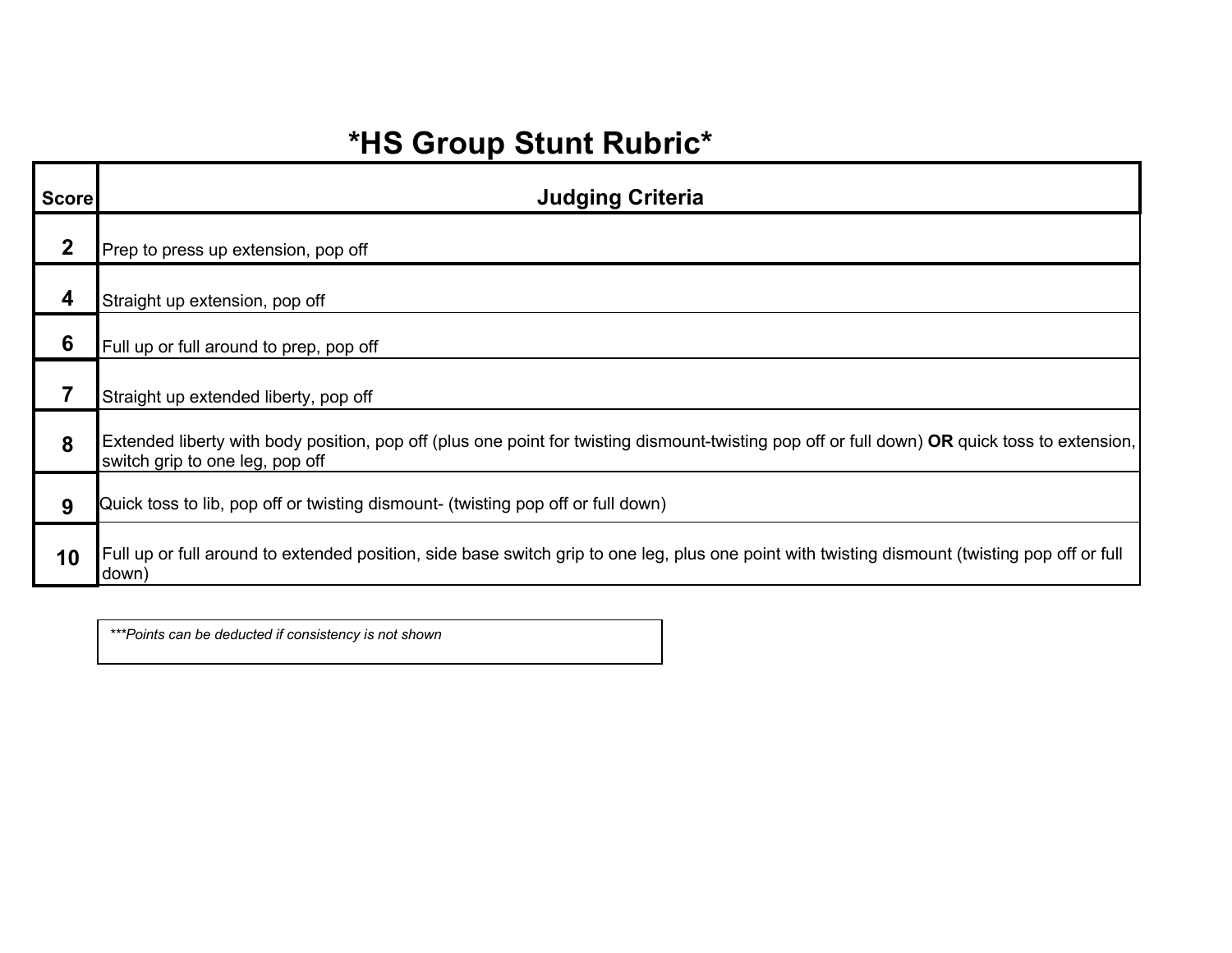## **\*HS Jump Rubric\***

| Score | <b>Judging Criteria</b>                                                                                 |
|-------|---------------------------------------------------------------------------------------------------------|
| າ     | Below level, poor jump technique, bent legs, flexed toes, feet apart on landing, timing off             |
|       | Level jumps, average jump technique, flexed toes, feet apart on landing, poor timing                    |
| 6     | Level jumps, average jump technique, pointed toes, landing with feet together, good timing              |
| 8     | Above level jumps, good jump technique, pointed toes, landing with feet together                        |
| 10    | Hyper-extended jumps, strong jump technique, pointed toes, landing with feet together                   |
|       | Note: Technical difficulties can include: toes flexed, not level, landing apart, poor motion execution. |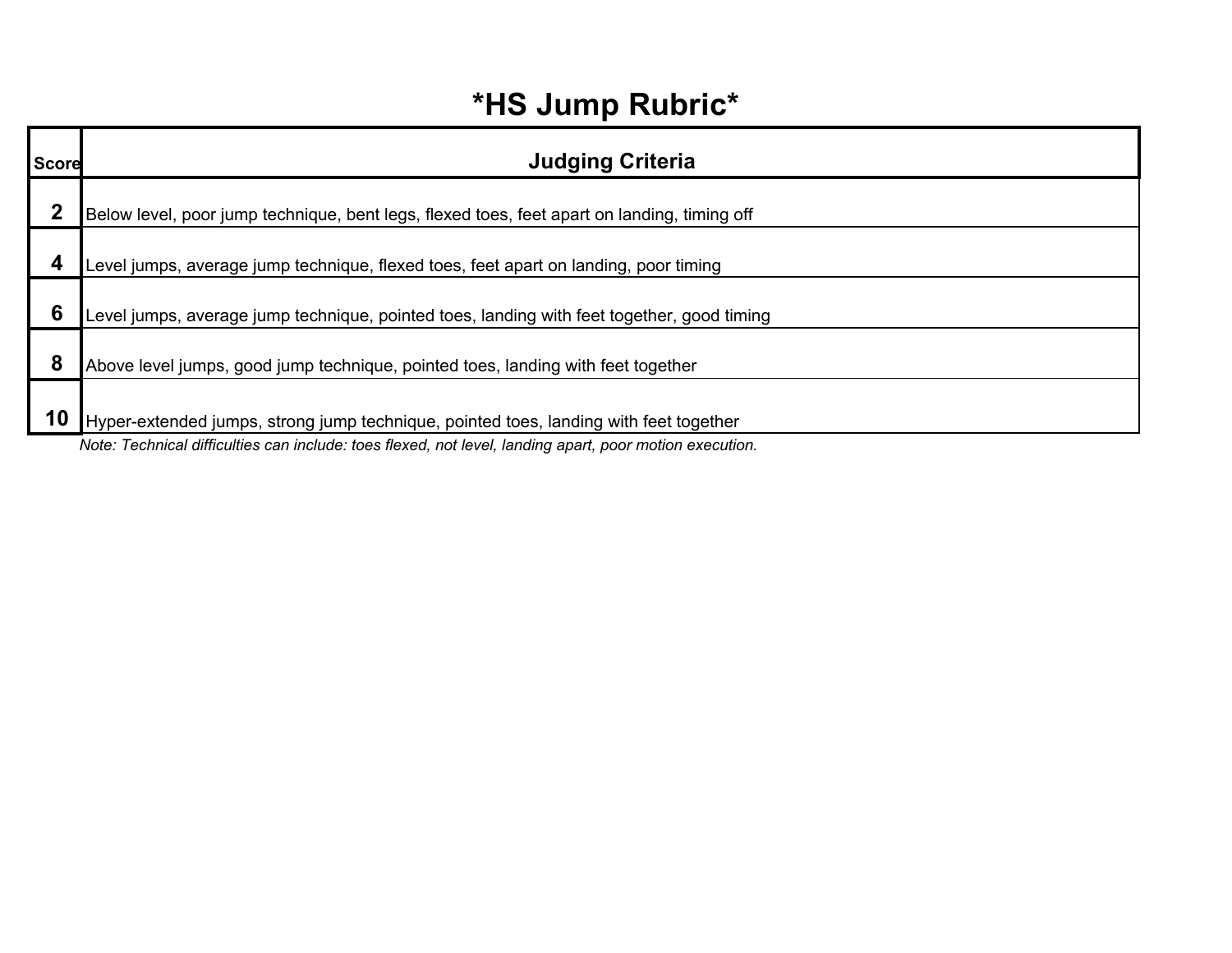# **\*HS Running Tumbling Rubric\***

| <b>Score</b> | <b>Judging Criteria</b>                       |
|--------------|-----------------------------------------------|
|              | <b>RO Back Handspring</b>                     |
|              | RO Back Handspring Series (3) or RO Back Tuck |
|              | <b>RO Back Handspring Back Tuck</b>           |
|              | RO Back Handspring Layout OR Layout step out  |
|              | <b>RO Back Handspring Full</b>                |